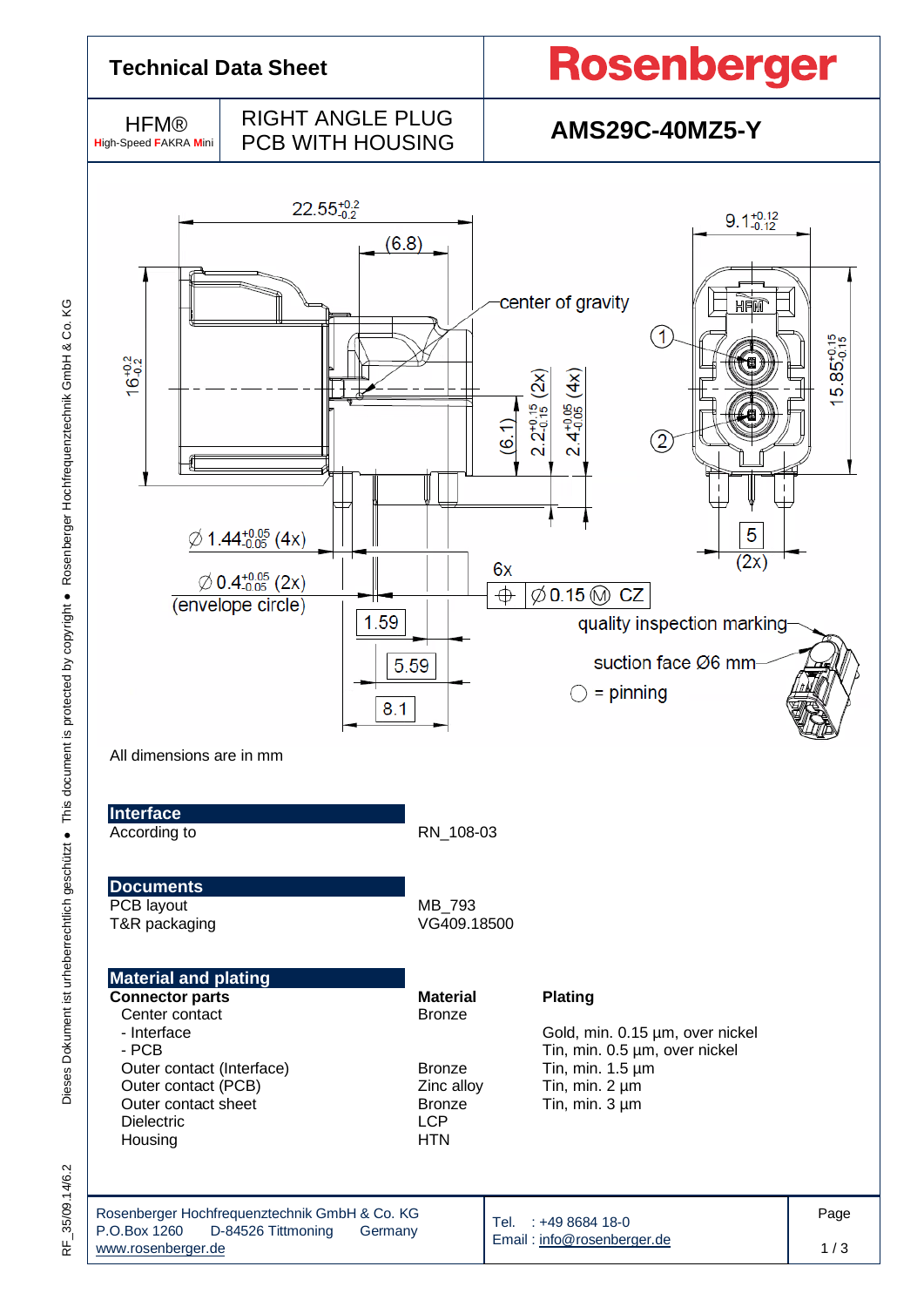| <b>Technical Data Sheet</b>                                                                                                                                                                                                                                                                                                       |                                                                         |                                                                                                                                                                                                                                                                                                                            | <b>Rosenberger</b>    |  |  |  |
|-----------------------------------------------------------------------------------------------------------------------------------------------------------------------------------------------------------------------------------------------------------------------------------------------------------------------------------|-------------------------------------------------------------------------|----------------------------------------------------------------------------------------------------------------------------------------------------------------------------------------------------------------------------------------------------------------------------------------------------------------------------|-----------------------|--|--|--|
| <b>HFM®</b><br><b>High-Speed FAKRA Mini</b>                                                                                                                                                                                                                                                                                       | <b>RIGHT ANGLE PLUG</b><br><b>PCB WITH HOUSING</b>                      |                                                                                                                                                                                                                                                                                                                            | <b>AMS29C-40MZ5-Y</b> |  |  |  |
| <b>Electrical data</b><br>Impedance<br>Frequency<br><b>Return loss</b><br>Insertion loss<br>Insulation resistance<br>Center contact resistance<br>Outer contact resistance<br>Test voltage<br>Working voltage<br>Power current<br>RF-leakage (optional)<br>- Connector only, VSWR in application depends decisive on PCB layout - |                                                                         | $50 \Omega$<br>DC to 9 GHz<br>$\geq$ 25 dB, DC to $\leq$ 3 GHz<br>$\geq$ 20 dB, $>$ 3 GHz to $\leq$ 6 GHz<br>$\geq$ 12 dB, $>$ 6 GHz to $\leq$ 9 GHz<br>≤ 0.1 x $\sqrt{f(GHz)}$ dB<br>$\geq 1x10^3$ M $\Omega$<br>≤ 15 m $Ω$<br>≤ 5 mΩ<br>$\leq 800$ V rms<br>$\leq 60$ V DC<br>$\leq$ 1 A DC<br>$\le$ -60 dB up to 10 GHz |                       |  |  |  |
| <b>Mechanical data</b><br>Mating cycles<br>Engagement force<br>Disengagement force<br>Retention force latch<br>Coding efficiency<br>Weight<br><b>Environmental data</b>                                                                                                                                                           | * according to USCAR 25 Rev. 3, tests specified in USCAR 17 Rev. 5 TG-G | $\geq 25$<br>$\leq 30 N^*$<br>$\geq 5$ N<br>$\geq$ 110 N<br>$\geq$ 150 N<br>$5.84$ g                                                                                                                                                                                                                                       |                       |  |  |  |

RF\_35/09.14/6.2 RF\_35/09.14/6.2 Temperature range  $\sim$  40 °C to +105 °C

RoHS<sup>compliant</sup>

Temperature and humidity

**Packing**

Thermal shock Thermal shock Thermal shock Temperature and humidity  $1\,$  ISO 20860-2 clause 9.3

Vibration and mechanical shock ISO 20860-2 clause 9.1<br>Dry heat ISO 20860-2 clause 9.4 Dry heat Dry heat ISO 20860-2 clause 9.4<br>Soldering profile Soldering acc. to IEC 60068-2-58;

Standard (optional) 1.110 pcs (185 pcs in tape & reel, 6 reels in box)

Tel. : +49 8684 18-0 Email [: info@rosenberger.de](mailto:info@rosenberger.de)

acc. to IEC 60068-2-58; Group 3 (250 °C / 30 s)